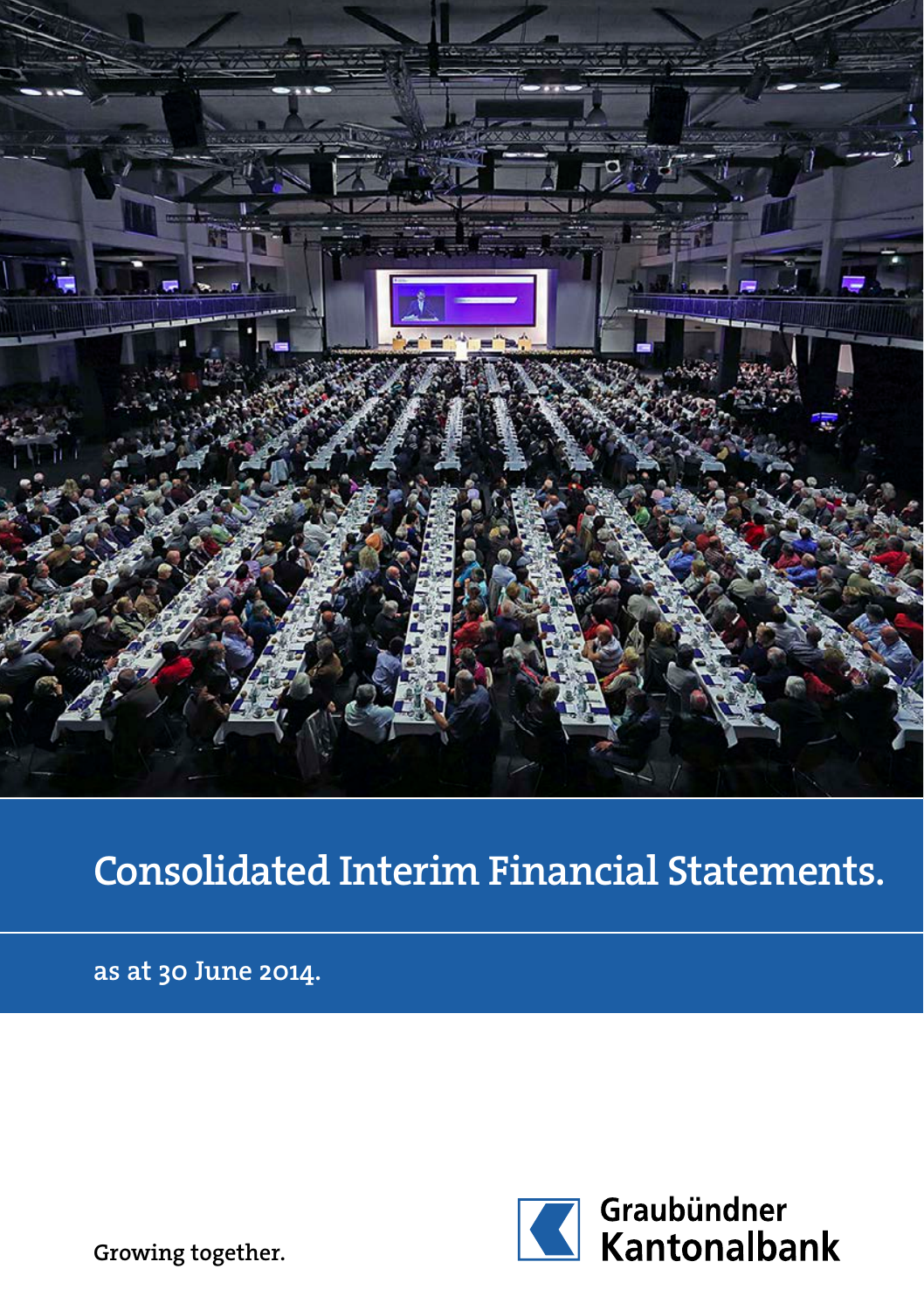**Overview.** (Half-yearly figures are not audited.)

|                                             | 1st half 2014  | 1st half 2013  |            |
|---------------------------------------------|----------------|----------------|------------|
| Income statement                            | in CHF million | in CHF million | $+/-$ in % |
| Gross income                                |                |                | $-0.2$     |
|                                             | 194.0          | 194.4          |            |
| Operating expense                           | 84.8           | 85.2           | $-0.6$     |
| Operating profit/operational cash flow      | 109.2          | 109.2          | $+0.0$     |
| Profit before allocations to reserves ex-   |                |                |            |
| cluding deductions for minority interests   | 96.8           | 97.9           | $-1.1$     |
| Group profit                                | 88.5           | 88.1           | $+0.4$     |
|                                             |                |                |            |
|                                             | 30.06.2014     | 31.12.2013     |            |
| <b>Balance sheet</b>                        | in CHF million | in CHF million | $+/-$ in % |
|                                             |                |                |            |
| Due from customers                          | 2,755          | 2,899          | -4.9       |
| Mortgage loans                              | 13,266         | 12,942         | $+2.5$     |
| Deposits from the public                    | 14,125         | 14,151         | $-0.2$     |
| Bonds and loans from central                |                |                |            |
| mortgage institutions                       | 2,528          | 2,514          | +0.6       |
| Equity excluding minority interests         |                |                |            |
| (before appropriation of profits)           | 2,180          | 2,182          | $-0.1$     |
| Balance sheet total                         | 20,236         | 20,001         | $+1.2$     |
|                                             |                |                |            |
| Selected key figures                        | 1st half 2014  | 1st half 2013  | $+/-$ in % |
|                                             |                |                |            |
| Net new money                               | $-10$          | 271            | $-103.7$   |
| Cost/Income-Ratio II                        | 46.4%          | 46.2%          | $+0.4$     |
| Return on equity                            |                |                |            |
| excluding minority interests                | 9.1%           | 9.6%           | $-5.2$     |
| Return on required equity                   | 13.9%          | 15.1%          | $-8.3$     |
|                                             |                |                |            |
|                                             | 30.06.2014     | 31.12.2013     | $+/-$ in % |
|                                             |                |                |            |
| Client assets                               | 29,997         | 29,510         | $+1.7$     |
| Full-time equivalents (adjusted for part-   |                |                |            |
| time positions, apprenticeships at $50\%$ ) | 804.7          | 820.8          | $-2.0$     |
| Staff headcount 1)                          | 916            | 932            | -16        |
|                                             |                |                |            |
| Parent company locations 1)                 | 65             | 66             | -1         |
| Group locations 1)                          | 67             | 68             | $^{-1}$    |

1) Absolute change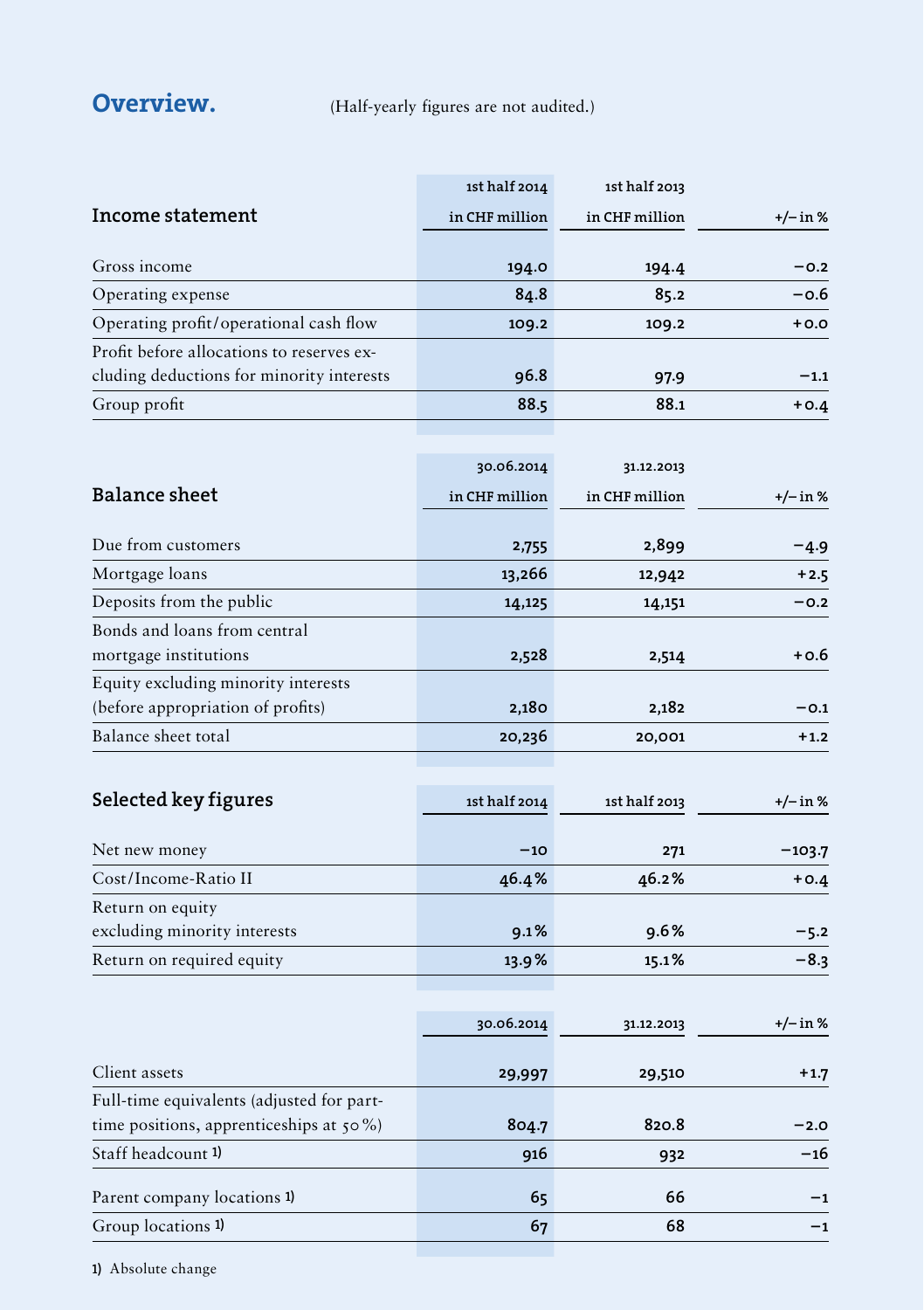## Group Balance Sheet.

|                                     | 30.06.2014   | 31.12.2013   |            |
|-------------------------------------|--------------|--------------|------------|
| Assets                              | in CHF 1,000 | in CHF 1,000 | $+/-$ in % |
| Liquid assets                       | 1,469,472    | 1,400,358    | $+4.9$     |
| Claims from money market securities | $\circ$      | $\circ$      |            |
| Due from banks                      | 720,061      | 705,550      | $+2.1$     |
| Due from customers                  | 2,755,262    | 2,898,527    | -4.9       |
| Mortgage loans                      | 13,265,659   | 12,941,922   | $+2.5$     |
| Securities and precious metals      |              |              |            |
| trading assets                      | 557          | 19,818       | $-97.2$    |
| Financial assets                    | 1,496,335    | 1,539,082    | $-2.8$     |
| Non-consolidated participations     | 18,054       | 18,815       | $-4.0$     |
| Tangible assets                     | 118,742      | 119,253      | $-0.4$     |
| Accrued income and prepaid expenses | 46,859       | 41,373       | $+13.3$    |
| Other assets                        | 344,662      | 316,036      | $+9.1$     |
| Balance sheet total                 | 20,235,663   | 20,000,734   | $+1.2$     |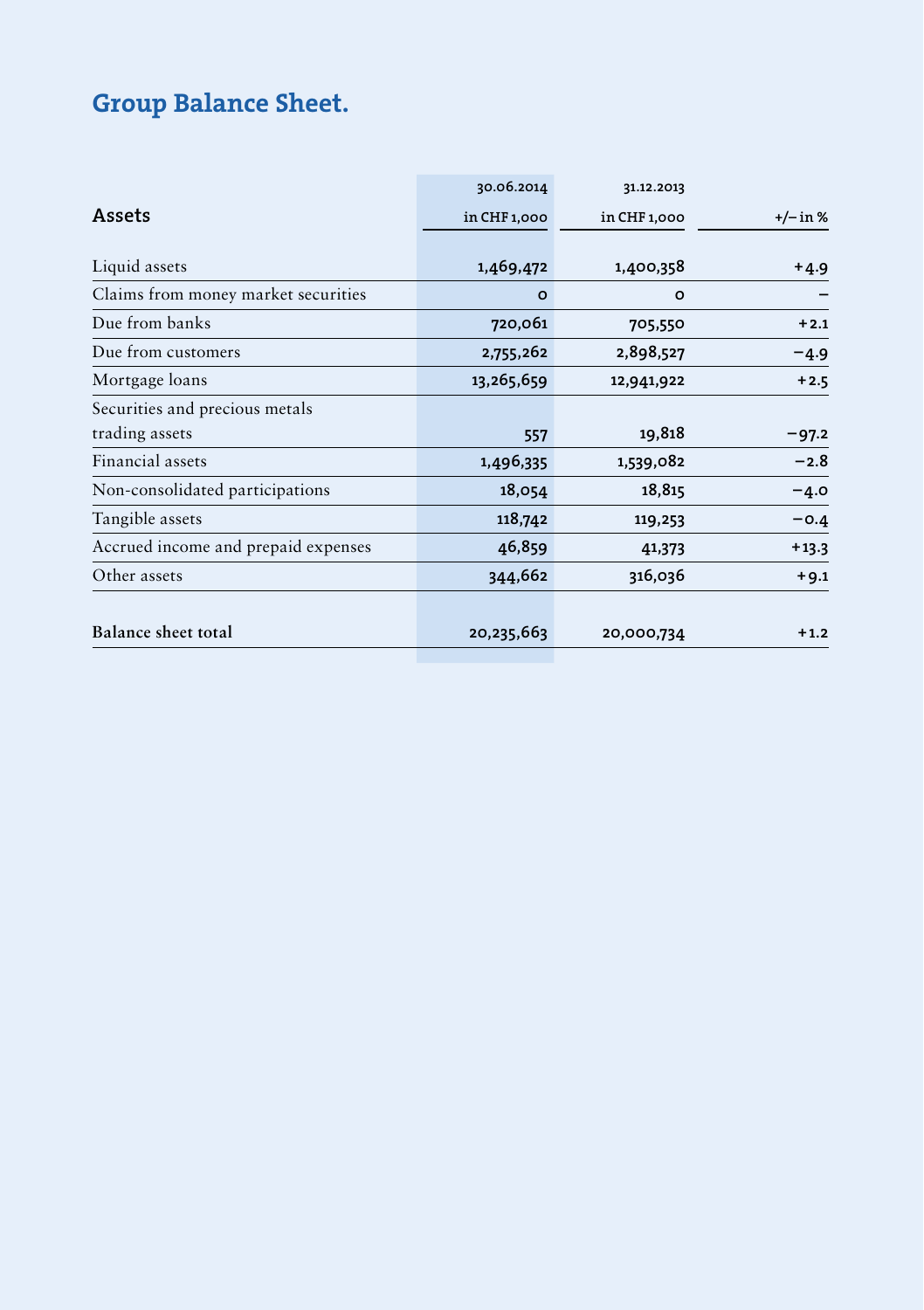|                                      | 30.06.2014   | 31.12.2013   |         |
|--------------------------------------|--------------|--------------|---------|
| Liabilities                          | in CHF 1,000 | in CHF 1,000 | +/-in%  |
| Due to banks                         | 876,568      | 500,182      | $+75.2$ |
| Due to customers on savings          |              |              |         |
| and deposit accounts                 | 8,496,450    | 8,520,393    | $-0.3$  |
| Other balances due to customers      | 5,582,757    | 5,576,095    | $+0.1$  |
| Medium-term notes                    | 46,261       | 54,208       | $-14.7$ |
| Bonds and loans from central         |              |              |         |
| mortgage institutions                | 2,527,730    | 2,513,885    | $+0.6$  |
| Accrued expenses and deferred income | 66,610       | 69,917       | $-4.7$  |
| Other liabilities                    | 183,180      | 299,690      | $-38.9$ |
| Value adjustments and provisions     | 241,950      | 250,415      | $-3.4$  |
| Reserves for general banking risks   | 1,298,268    | 1,287,268    | $+0.9$  |
| Endowment capital                    | 175,000      | 175,000      |         |
| Participation capital                | 75,000       | 75,000       |         |
| Own equity                           | $-6,121$     | $-6,540$     | $+6.4$  |
| Capital reserve                      | 47,344       | 46,915       | $+0.9$  |
| Retained earnings                    | 504,532      | 447,883      | $+12.6$ |
| Minority interests in equity         | 31,662       | 29,117       | $+8.7$  |
| Group profit                         | 88,472       | 161,306      |         |
| of which minority interests          | 2,656        | 5,019        |         |
| <b>Balance sheet total</b>           | 20,235,663   | 20,000,734   | $+1.2$  |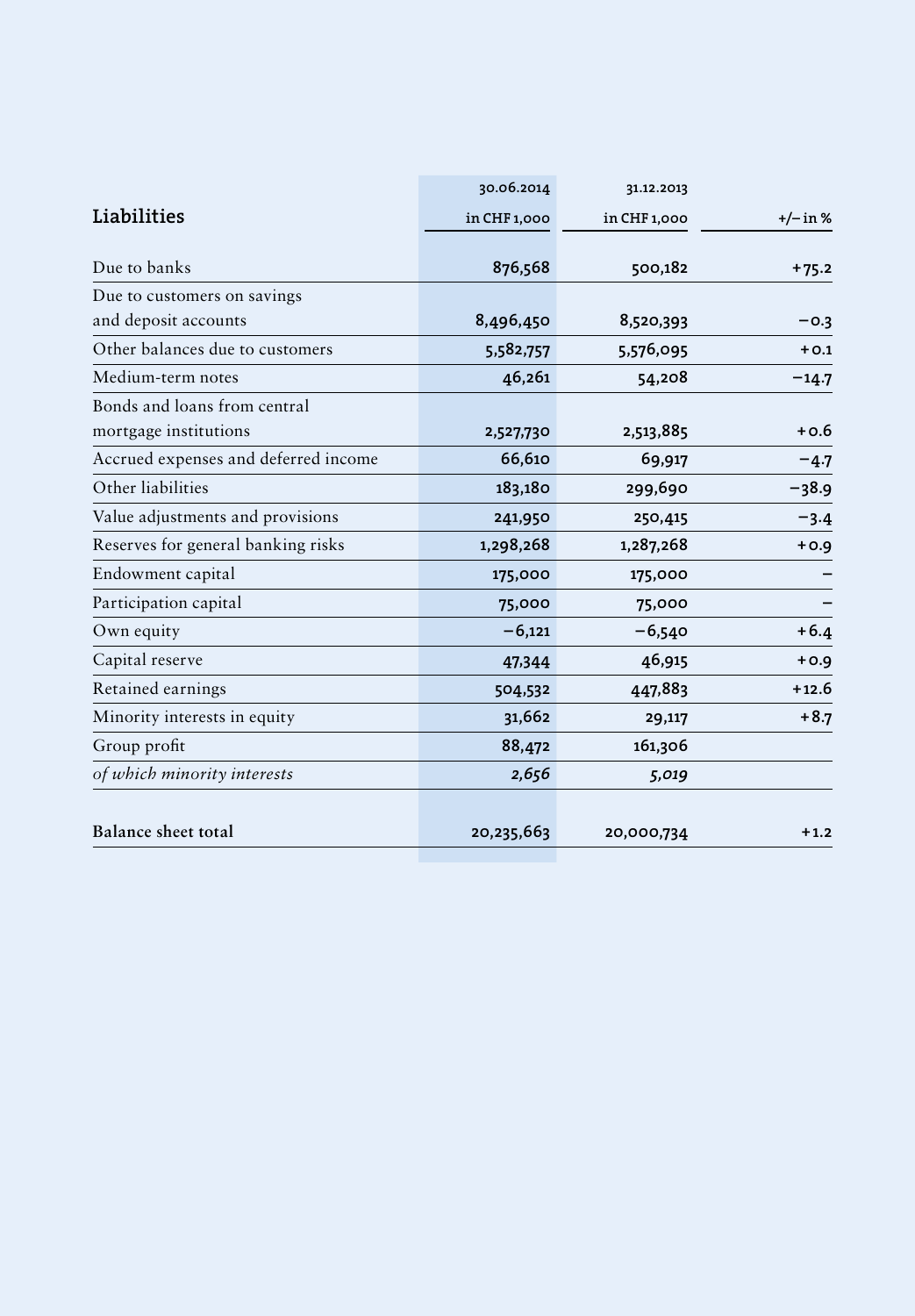## Consolidated Income Statement.

|                                          | 1st half 2014 | 1st half 2013 |            |
|------------------------------------------|---------------|---------------|------------|
|                                          | in CHF 1,000  | in CHF 1,000  | $+/- in %$ |
|                                          |               |               |            |
| Net interest income                      | 119,210       | 121,260       | $-1.7$     |
| Net fee and commission income            | 57,887        | 57,871        | $+0.0$     |
| Net trading income                       | 9,227         | 10,078        | $-8.4$     |
| Other ordinary income                    | 7,661         | 5,205         | $+47.2$    |
| Gross income                             | 193,985       | 194,414       | $-0.2$     |
| Personnel expense                        | 57,974        | 58,368        | $-0.7$     |
| General administrative expense           | 26,786        | 26,870        | $-0.3$     |
| Total operating expense                  | 84,760        | 85,238        | $-0.6$     |
| Operating profit/operational cash flow   | 109,225       | 109,176       | $+0.0$     |
|                                          |               |               |            |
| Depreciation and write-offs on           |               |               |            |
| fixed assets and participations          | 5,229         | 4,607         | $+13.5$    |
| Value adjustments, provisions and losses | 2,680         | 3,429         | $-21.8$    |
| Group profit before extraordinary        |               |               |            |
| items and taxes                          | 101,316       | 101,140       | $+0.2$     |
| Extraordinary income, including taxes    | $-12,844$     | $-13,009$     | $-1.3$     |
| of which allocation to reserves          |               |               |            |
| for general banking risks                | 11,000        | 12,500        | $-12.0$    |
|                                          |               |               |            |
| Group profit                             | 88,472        | 88,131        | $+0.4$     |
| of which minority interests              | 2,656         | 2,757         | $-3.7$     |